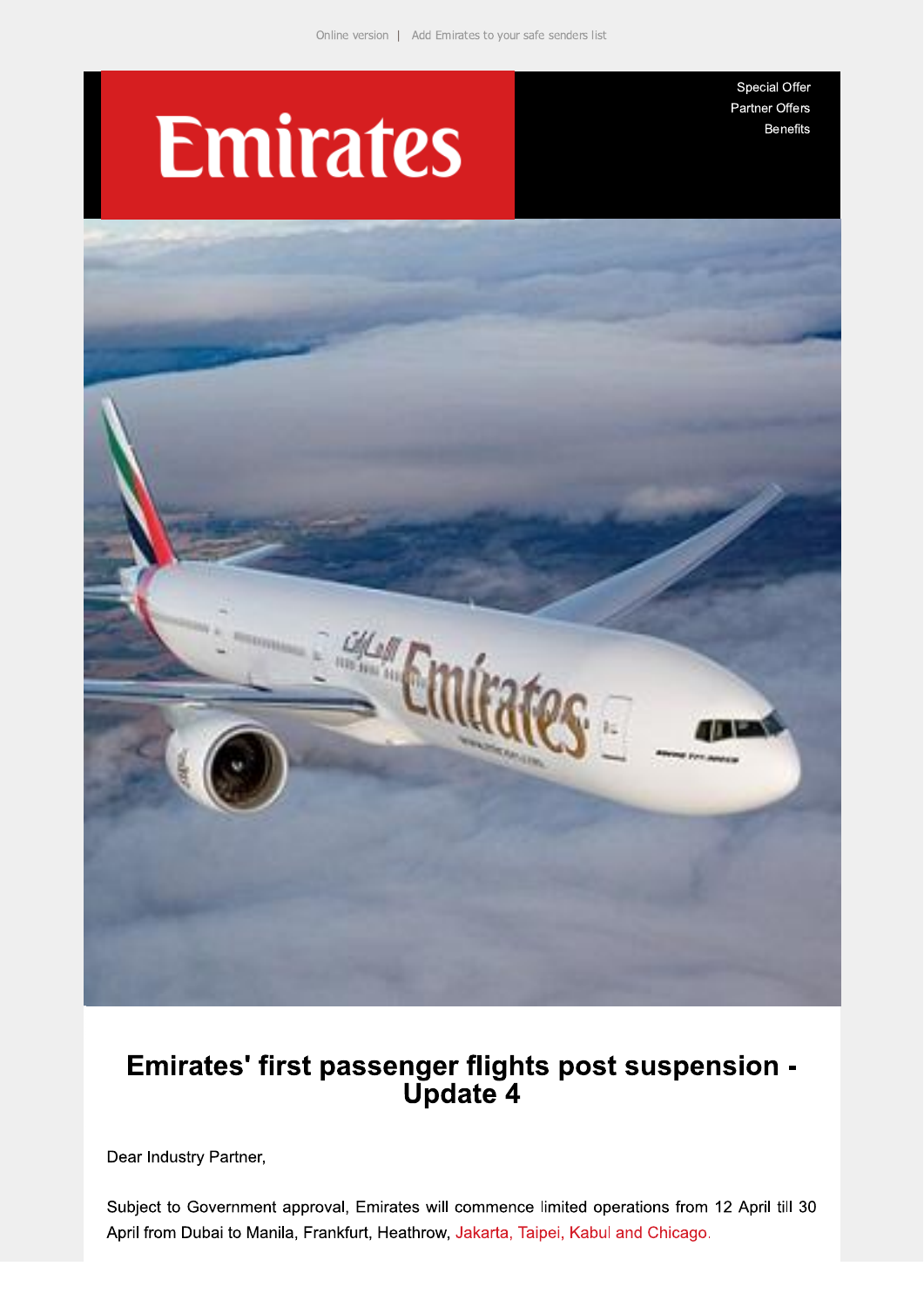Stringent entry restrictions remain in place at these destination as well as others across the world; travellers are advised to check before their travel. The safety and wellbeing of passengers and crew remain Emirates' top priorities.

### **Ticketing Terms and Conditions for New Tickets:**

| Travel Date:                 | 12 April to 30 April 2020                                                                                                                   |
|------------------------------|---------------------------------------------------------------------------------------------------------------------------------------------|
| Destination:                 | MNL, FRA, LHR, CGK, TPE, KBL, ORD.                                                                                                          |
| Journey and Class of Travel: | One way only & applicable in Y (R), J (H) and F (A)                                                                                         |
| Fare Economy:                | MNL, FRA, LHR, TPE AED2,500 (all inclusive)<br>CGK AED1,900 (all inclusive)<br>KBL AED1,750 (all inclusive)<br>ORD AED4,500 (all inclusive) |
| Fare Business:               | MNL, FRA, LHR, TPE AED5,000 (all inclusive)<br>CGK AED3,800 (all inclusive)<br>KBL AED3,500 (all inclusive)<br>ORD AED9,000 (all inclusive) |
| <b>Fare First:</b>           | ORD AED16,000 (all inclusive)                                                                                                               |
| Fare combinability:          | Not combinable with any other fare                                                                                                          |
| Fare discounts:              | No child discounts and infant pay 10%                                                                                                       |
| Changes and refunds:         | Not permitted                                                                                                                               |
| <b>EK Services:</b>          | Advanced seating and excess baggage can be purchased. Lounge and CDS not applicable.                                                        |
| Discount                     | Not applicable for group booking                                                                                                            |
| Time limit                   | 4 hours from booking                                                                                                                        |
| Interline journey            | Any interline itinerary has to be bought by passengers at their own expense and subject to<br>travel restrictions at destination            |

#### **Health and safety**

We will operate a modified inflight service programme on these flights. Magazines and other print reading material will not be available, and while food and beverages will be continued to be offered on board, packaging and presentation will be modified to reduce contact during meal service and the risk of infection.

Emirates' lounge and Chauffeur Drive services will be temporarily unavailable during this period. All Emirates aircraft will go through enhanced cleaning and disinfection processes in Dubai, after each journey.

#### Important

If you are considering booking one of these flights, please ensure to check the eligibility from the respective country government guidance and entry criteria on TIMATIC to ensure you are able to travel. You do not need to contact your Embassy for any further travel permissions/documentation.

Please note the below important points prior to travel: